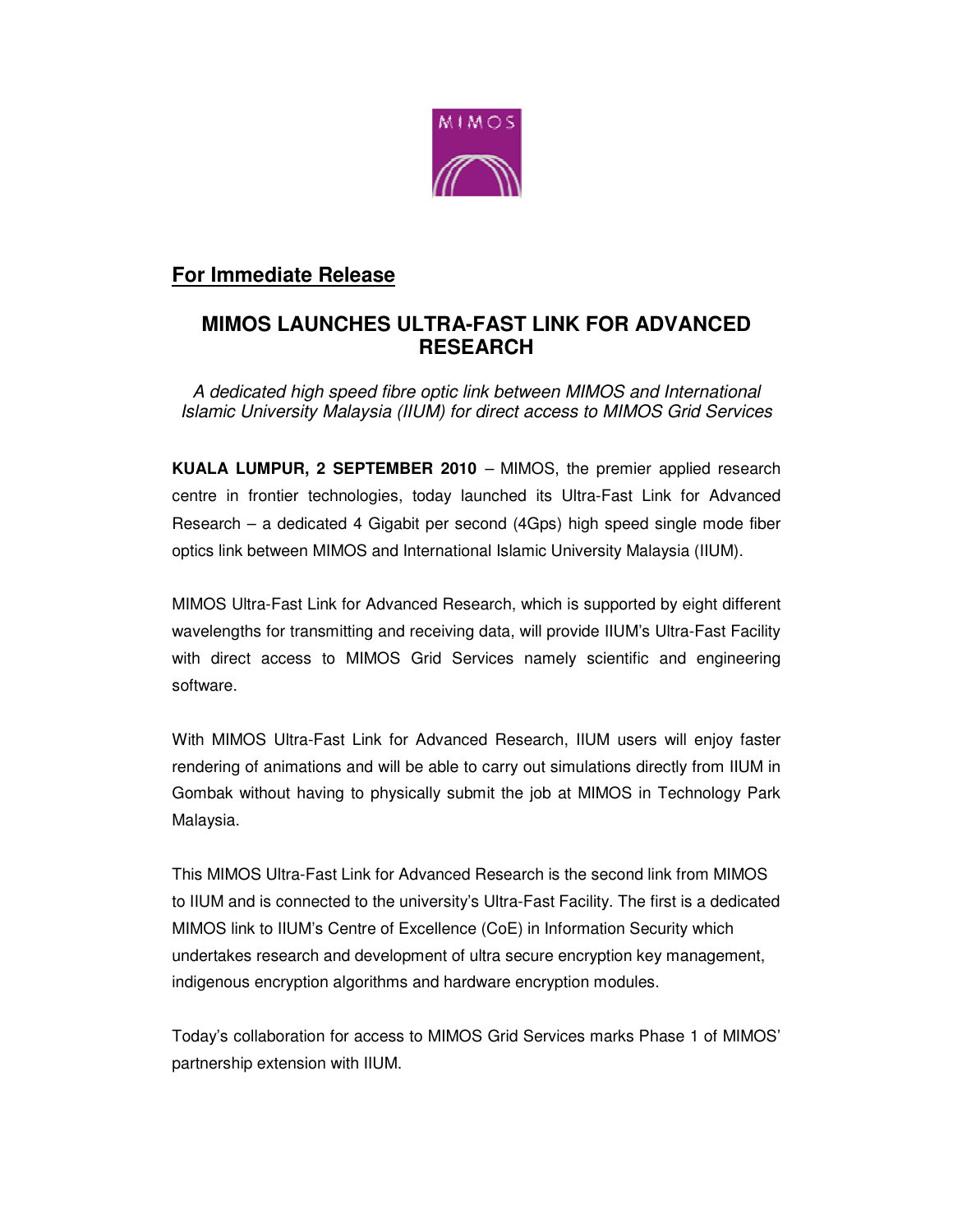

"As we innovate and make quantum leaps in frontier technologies, the need to partner with the research community is more critical. With the extension of our strategic partnership with IIUM today, MIMOS is well positioned to become the premier applied research centre in frontier technologies," said Dato' Abdul Wahab Abdullah, President and CEO, MIMOS.

Phase 2 will involve supporting IIUM Disaster Recovery Planning and Business Continuity Planning, while Phase 3 will provide IIUM access to MIMOS Cloud Computing Services.

Currently under MIMOS Grid Services, there are eight high performance computing (HPC) applications for animation, engineering and bioinformatics available. MIMOS Grid consists of 256 centre processing units (CPUs) for animation software and 256 CPUs for weather simulation. For bioinformatics applications there are 64 CPUs; while there are 128 CPUs for fluid dynamics simulation.

- Ends -

### **NOTE-TO-EDITOR**

MIMOS is known as MIMOS and not Malaysian Institute of Microelectronic Systems.

#### **About MIMOS**

MIMOS is the premier applied research centre in frontier technologies aimed at growing globally competitive indigenous industries. MIMOS pursues exploratory and industry-driven applied research through multi-stakeholder smart partnerships with local and international universities, research institutes and industries and the Malaysia Government with a focus on frontier technologies. MIMOS' applied research / technology areas are refined into nine (9) technology clusters – Grid Computing, Knowledge Technology, Information Security, Wireless Communications, Micro Energy & MEMS, Nano Electronics, Advanced Informatics, Green Technology and Advanced Analysis and Modelling (ADAM). MIMOS' focus is on transferring or licensing MIMOS technology platforms to qualified indigenous companies towards growing globally competitive local industries.

MIMOS is the first Government agency and among the top 100 elite organizations worldwide to obtain Capability Maturity Model Integrated (CMMi) Level 5 certification.

MIMOS is the recipient of five (5) International, Invention, Innovation and Technology (ITEX) Award 2010 – three (3) Gold awards under the Materials, Environmental and Renewal Energy, and Telecommunications categories and two (2) under the Wireless and Chemicals categories. MIMOS is also the recipient of two (2) National Intellectual Property Award 2009 under the 'Trademark' and 'Industrial Design Award' categories and three (3) Malaysia Good Design Mark Awards 2008 under the 'Media and Home Electronics' category. The